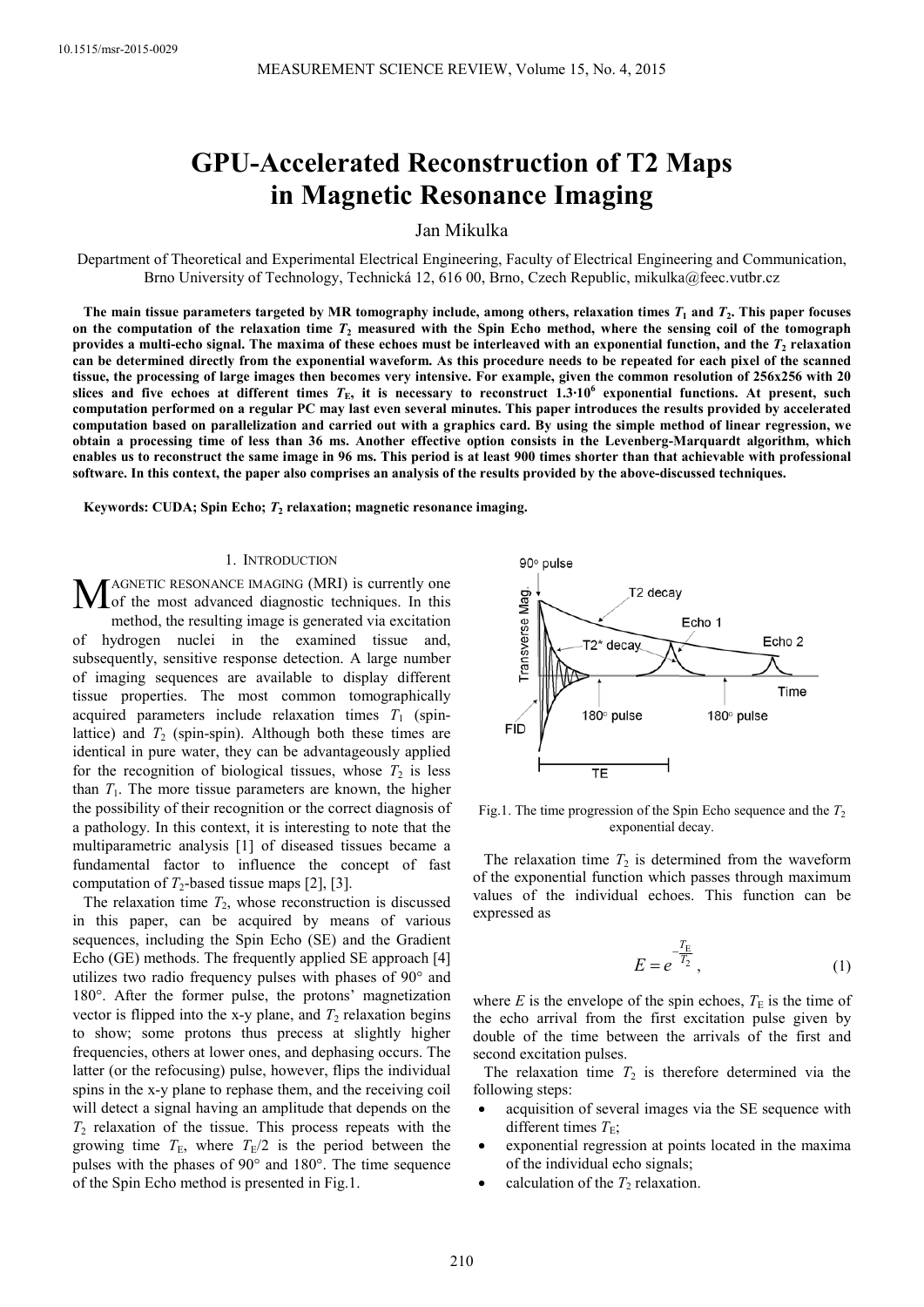This procedure is repeated for all pixels in the image. For the applied image with the size of 256x256 pixels and depth of 20 slices, we then have  $1.3 \cdot 10^6$  exponential regressions, and there are 5 points from which the exponential function is reconstructed.

It follows from the outlined facts that the computing task is rather complex with respect to the data size. Generally, two solution options are available. The first (and the most common) approach consists of solving the task sequentially, which requires us to perform in every step exponential regression from the five measurements for each pixel. The second method is based on the parallelization of the task. The computation of the value of the relaxation time  $T_2$  in each pixel depends only on the values obtained from the five measurements with the SE method, and therefore regression can be performed for all the pixels simultaneously. The parallel image processing technique then substantially reduces the time necessary to yield the actual result [5].

The reason for the proposed design of a method for fast computation of the  $T_2$  relaxation time is the lack of a corresponding tool. At present, any extensive experimental research using the analysis of images obtained via MRI requires data correction and preprocessing. The computation of the relaxation times from the data acquired through imaging sequences constitutes the initial stage within both the image processing chain and the description of the examined biological tissues by means of real physical parameters [6]. In view of the presented problem, the aim of this paper is to introduce the procedure of  $T_2$  map reconstruction utilizing fast graphics processors and various mathematical models. Moreover, the suggested approaches and solutions might also serve as inspiration and guidance for researchers intending to assemble or correct similar data processing methods.

The first section of the article comprises a survey of the following problems or aspects: state of the art in fast  $T_2$  map reconstruction; database of MR test images; and the software/hardware used for the implementation of the fast reconstruction methods. In this connection, a detailed characterization of both the sequential and the parallel approaches to  $T_2$  map computation is provided. The following chapter then compares the results obtained with the analyzed techniques and presents the related computation times, and the final part of the paper contains an overall evaluation of the problem.

The research in fast image processing methods is motivated by a major research track presently pursued at the DTEEE and partner institutes, where a large number of science projects involve the analysis of biological tissues. Recently, the procedure referred to as multiparametric analysis has been often applied; this technique is designed to view a tissue as a set of several parameter distributions, and therefore the tissue is not interpreted from the perspective of merely a single measured parameter. In current diagnostics, the most frequently examined images are those weighted by relaxation times  $T_1$  and  $T_2$  or by diffusion or perfusion coefficients; significant attention is also paid to derived images generated via defined calculation. The growing number of parameters increases the processing time and intensifies the computation, making necessary the search of

suitable tools to either simplify or accelerate the actual processing. One of the projects in which the author of this paper currently participates in is based on investigating schizophrenia in mice. Within this project, sixty laboratory mice have been examined thus far, and images weighted by the  $T_1/T_2$  relaxation times and by the diffusion coefficient were acquired from all the samples; the images weighted by the relaxation time  $T_2$  were obtained via the SE imaging sequence. Given the size of the image database, it became obvious that a new tool for batch-based fast processing has to be created.

In recent years, graphics cards have become a popular instrument for parallel image processing [7], [8]. Methods enabling us to implement parallelization in image filtering [9], segmentation [10] and the otherwise very time-intensive registration [11], [12] are sufficiently described by several papers within the field of medical image processing. In MRI data processing, graphics cards are employed for a wide variety of computations. Sources [13] and [14], for example, then interestingly characterize the recent development and prospects of parallelization within medical data processing. Further, the problem of simple computation of the  $T_2$ relaxation time is also analyzed in a number of articles and other sources, such as [15], [16], and [17]. Although the procedures presented in the indicated studies often utilize a simple linear model of the exponential function after logarithmic transformation, the processing time of the proposed techniques is not mentioned by the authors. However, time-intensive computation is expectable, given that the actual implementation was performed in the Matlab environment and assuming sequential execution of the program. The described regression function is also applied in our case, but the method principally prefers lower echo values. This drawback is discussed in references [18], [19]. Generally, we can point out that not many authors analyze the problem of employing parallelization to accelerate the computation of  $T_2$ ; rather, most papers concentrate on the use of exponential fitting in concrete applications.

Several tools facilitating the computation of  $T_2$  maps are also available, for example *MRI Processor* [20]*.* This software computes both  $T_1$  and  $T_2$  maps and is equipped with two approximation iterative algorithms, namely the Levenberg-Marquart and Simplex methods. The tool is conceived as a plug-in for the well-known environment *ImageJ*, and it supports the computation of data up to four dimensions. Another suitable software package to process tomographic data is *Marevisi* [21], which is designed specifically for MR data processing. The program facilitates the computation of relaxation times via the regression of a series of available exponential waveforms. The software is applicable only commercially.

# 2. SUBJECT & METHODS

The image resolution provided by experimental MR tomographs commonly ranges between 64x64 pixels and 512x512 pixels in a slice; three-dimensional imaging, however, enables us to obtain even  $512<sup>3</sup>$  pixels. In multiecho acquisition, the number of pixels must be also multiplied by the number of echoes, and as the reconstruction of  $T_2$  images typically requires the acquisition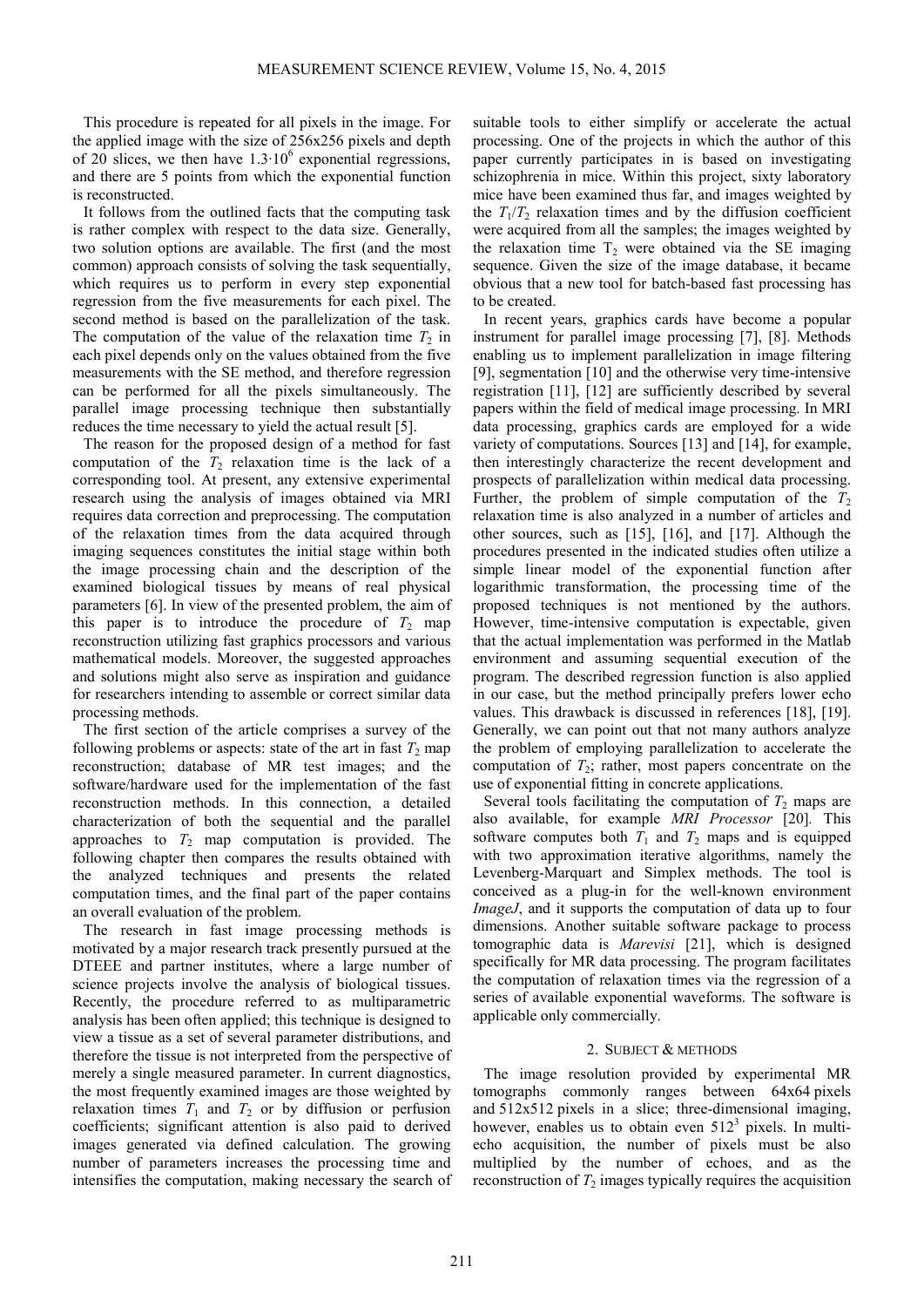of 5 images, it is necessary to process  $5.512^3 = 0.67 \cdot 10^9$ values. The increasing image quality, which constitutes a decisive factor in tissue recognition, then obviously raises the computational difficulty of the entire processing chain. Thus, the actual conversion of such large data volumes has to be viewed in a completely different manner.

If the reconstruction of a  $T_2$  map is carried out using a regularly available software package, the computation time required to process a single, average data volume will most probably remain within tens to hundreds of milliseconds. In higher resolution images, such computation may last even several minutes on a common PC; the processing of a whole set of experimental samples would therefore require minutes to hours of computation time.

The computation period can nevertheless be significantly reduced by parallel programming and suitable application of standard hardware, usually a graphics card, which is characterized by a large number of implemented processor cores. The computation can thus be distributed among the processor threads executed in parallel, and the processing will be accelerated without its quality being compromised.

## *A. Image description*

The designed parallel processing method was tested using a three-dimensional image acquired with a Bruker Biospec 94/30 tomograph (9.4 T) at the Institute of Scientific Instruments of the Academy of Sciences of the Czech Republic. The image captures a brown rat. The resolution of the images is 256x256 pixels, and the depth corresponds to twenty slices. Each pixel is measured five times with the Spin Echo method; the selected echo times  $T<sub>E</sub>$  are 15, 45, 75, 105, and 135 ms.

## *B. Hardware and software specifications*

To compare the sequential and parallel execution of the  $T_2$ map computation process, we used a PC equipped with an Intel Core2 Quad 2.66 GHz, 4 GB RAM  $(2 \times DDR2 \text{ } @$  400 MHz). The set of related software included Windows 7 64-bit and Matlab R2013a.

The parallel execution was implemented via a CUDA platform v. 7.0 with an nVidia graphics card, namely a GeForce GTX 770 (1024 threads per block; max thread block size 1024x1024x64; 4 GB of total memory at the frequency of 7 GHz; 1 GHz GPU).

## *C. Methods used*

The aim of the processing was to acquire a map of the  $T_2$ relaxations of tomographically represented tissues. The paper presents two methods suitable for the purpose: a) sequential computation, and b) parallel computation. For both these approaches, the same image was used to facilitate comparison; this image consists of *n* pixels, and *n* is expressed as

$$
n = w \cdot h \cdot n_s = 256 \cdot 256 \cdot 20 = 1310720, \tag{2}
$$

where  $w$  is the image width in pixels,  $h$  is the image height in pixels, and  $n<sub>s</sub>$  is the number of slices.

To compare the different processing times, we tested three algorithms implemented in the Matlab environment via sequential and parallel programming. The first two algorithms utilize methods based on converting exponential regression to linear regression via logarithmization of the equation [19]. While the first of these two procedures exploits the simple application of the least squares method to linear regression, the second one embodies an improved approach to the problem: although built upon the first technique, it allows simple correction to eliminate the drawback of greater weighting of smaller values of the acquired echoes [19]. We assume measured values that approximately correspond to the functional dependence expressed as

$$
y = a \cdot e^{bx}, \tag{3}
$$

After logarithmization, this formula yields the equation of a line

$$
\ln y = \ln a + \ln e^{bx} \,. \tag{4}
$$

Using simple modification, we can explicitly express the value of the exponent *b* as

$$
b = \frac{\ln y - \ln a}{x}.
$$
 (5)

By applying the least squares method, we obtain – for the calculation of the coefficient  $b$  – the formula for the first exponential regression method (ER1):

$$
b = \frac{n \cdot \sum_{i=1}^{n} x_i \cdot \ln y_i - \sum_{i=1}^{n} x_i \cdot \sum_{i=1}^{n} \ln y_i}{n \cdot \sum_{i=1}^{n} x_i^2 - \left(\sum_{i=1}^{n} x_i\right)^2}.
$$
 (6)

where the vector *x* represents the individual times of the echoes  $T_{\text{E}}$ , the vector *y* denotes the measured echo values, and *n* is the number of measurements. By comparing the formulas 1 and 3 and substituting the coefficient *b* from the equation 6, we obtain the relaxation time  $T_2$  in the form

$$
T_2 = -\frac{1}{b} \,. \tag{7}
$$

Each thread of the process therefore computes a voxel of the  $T_2$  map according to the following formula (ER1):

$$
T_2 = -\frac{n \cdot \sum_{i=1}^n x_i^2 - \left(\sum_{i=1}^n x_i\right)^2}{n \cdot \sum_{i=1}^n x_i \cdot \ln y_i - \sum_{i=1}^n x_i \cdot \sum_{i=1}^n \ln y_i}.
$$
 (8)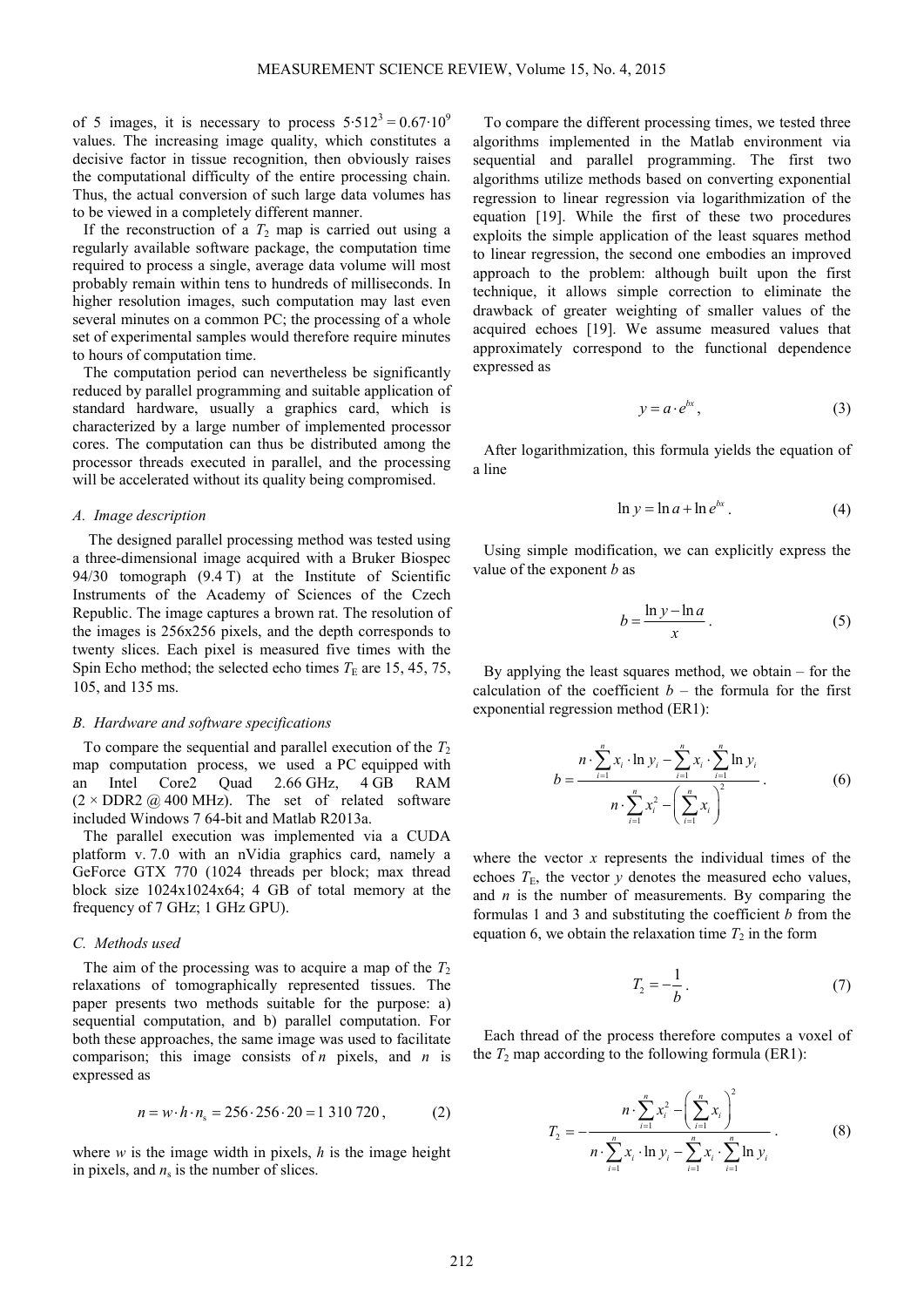The second procedure assigns the same weight to all measured echoes, thus ensuring a more accurate result. The regression model of this method consists of a simple correction, after which the following function is minimized:

$$
\sum_{i=1}^{n} y_i (\ln y_i - a - bx_i)^2.
$$
 (9)

If we now apply the least squares method, we obtain (via a process analogical to that used in deriving the ER1) the formula enabling the calculation of the relaxation time  $T_2$ through ER2:

$$
T_2 = -\frac{\sum_{i=1}^n y_i \sum_{i=1}^n (x_i^2 y_i) - (\sum_{i=1}^n x_i y_i)^2}{\sum_{i=1}^n y_i \sum_{i=1}^n (x_i y_i \ln y_i) - \sum_{i=1}^n (x_i y_i) \sum_{i=1}^n (y_i \ln y_i)}.
$$
 (10)

The third algorithm is also based on the minimization of the function given by the least squares method; in this case, however, the minimization is performed with the Levenberg-Marquardt (LM) optimizing approach [22], which is given by numerical solution of the formula

$$
\left(\mathbf{J}^{\mathrm{T}}\mathbf{J} + \lambda \mathrm{diag}\left(\mathbf{J}^{\mathrm{T}}\mathbf{J}\right)\right)\delta = \mathbf{J}^{\mathrm{T}}\left[\mathbf{y} - f\left(\boldsymbol{\beta}\right)\right].\tag{11}
$$

where **β** is the vector of searched parameters of the interleaved function *f*, and the size of the parameter *λ* determines the characteristics of the algorithm. For low values of *λ*, the Levenberg-Marquardt model approaches the Gauss-Newton optimization method; for high values of *λ*, however, the model is close to the gradient descent technique. For the numerical solution, it is necessary to specify both the initial estimation of the searched parameters and the convergence criteria. In our case, the aspects were set as follows:

- Estimation of searched parameters:  $a_0 = 1000$ ;  $b_0 = -1$ .
- Convergence criteria: the maximum of 100 iterations
- $\lambda_0 = 0.01$ .

# *D. CPU implementation*

The three above-described techniques were all implemented in Matlab via sequential and parallel programming.

At the initial stage, the test images were processed sequentially via two different techniques. The first of these methods sequentially reads individual image entities by means of a for cycle directly in Matlab, and one pixel of the resulting image is calculated during each step. As Matlab belongs to the family of interpreted programming languages, this processing method appears to be the least suitable in terms of the time required; for this reason, the specified processing time is usually only approximate and cannot be straightly compared with parallelized computations. A Matlab code to calculate the  $T_2$  map via a for cycle is shown as follows:

```
for j = 1: length (t2echo)
    b = (5 * sum(te. * log(t2echo(j, :))) - sum(te)*sum(log(t2echo(j,:))))/(5*sum(te.^2)- 
     sum(te)*sum(te));
    t2mapa(j) = -1/b;
end
```
The other CPU-based sequential processing technique utilizes the optimized MEX function (written in the C language) in Matlab. This approach markedly differs from the previously described one in that the time-intensive for cycle is transferred from the interpreted Matlab environment to the very fast processor code of the MEX function. Such a code representing computation of the  $T_2$  map via the ER1 method is presented below.

```
void compT2(double *te, double *t2echo, double 
            *t2, int n)
{
     int idx;
     double xx[5], yy[5], xxyy[5], logyy[5], 
           xx2[5], xx2yy[5], xxlogyy[5], 
           yylogyy[5], xxyylogyy[5];
    for (int i = 0; i < 256*256; i++)
     {
        for (int j = 0; j < 5; j++)\{idx = i*5+j;
           xx[j] = te[j];yy[j] = t2echo[idx];xxyy[j] = xx[j]*yy[j];logyy[j] = log(yy[j]);xx2[j] = xx[j]*xx[j];xx2yy[j] = xx2[j]*yy[j];xxlogyy[j] = xx[j]*logyy[j]; yylogyy[j] = yy[j]*logyy[j];
            xxyylogyy[j] = xx[j]*yy[j]*logyy[j];
 }
        t2[i] = (n * sum(xxlogyy) - sum(xx)*sum(logyy))/(n*sum(xx2)- 
                 sum(xx)*sum(xx));
        t2[i] = -1.0/t2[i]; } 
}
```
The parallel, CPU-based processing was performed by means of three procedures. The first of these employs direct parallelization and enables optimization for concrete hardware, both thanks to the Matlab built-in function arrayfun; this function executes the particular processing type via the user-selected method in all elements of the vector/matrix. The efficiency of this solution is nevertheless hampered by two major problems, namely the already described slow execution of the interpreted code and the large amount of time required for calling the external mfunction that facilitates the actual computation over each element of the processed vector. At this point, it is also necessary to mention the unavailability of detailed documentation for the software-based execution of the arrayfun function. The second parallelization technique uses sequential processing, only the Matlab cycle for is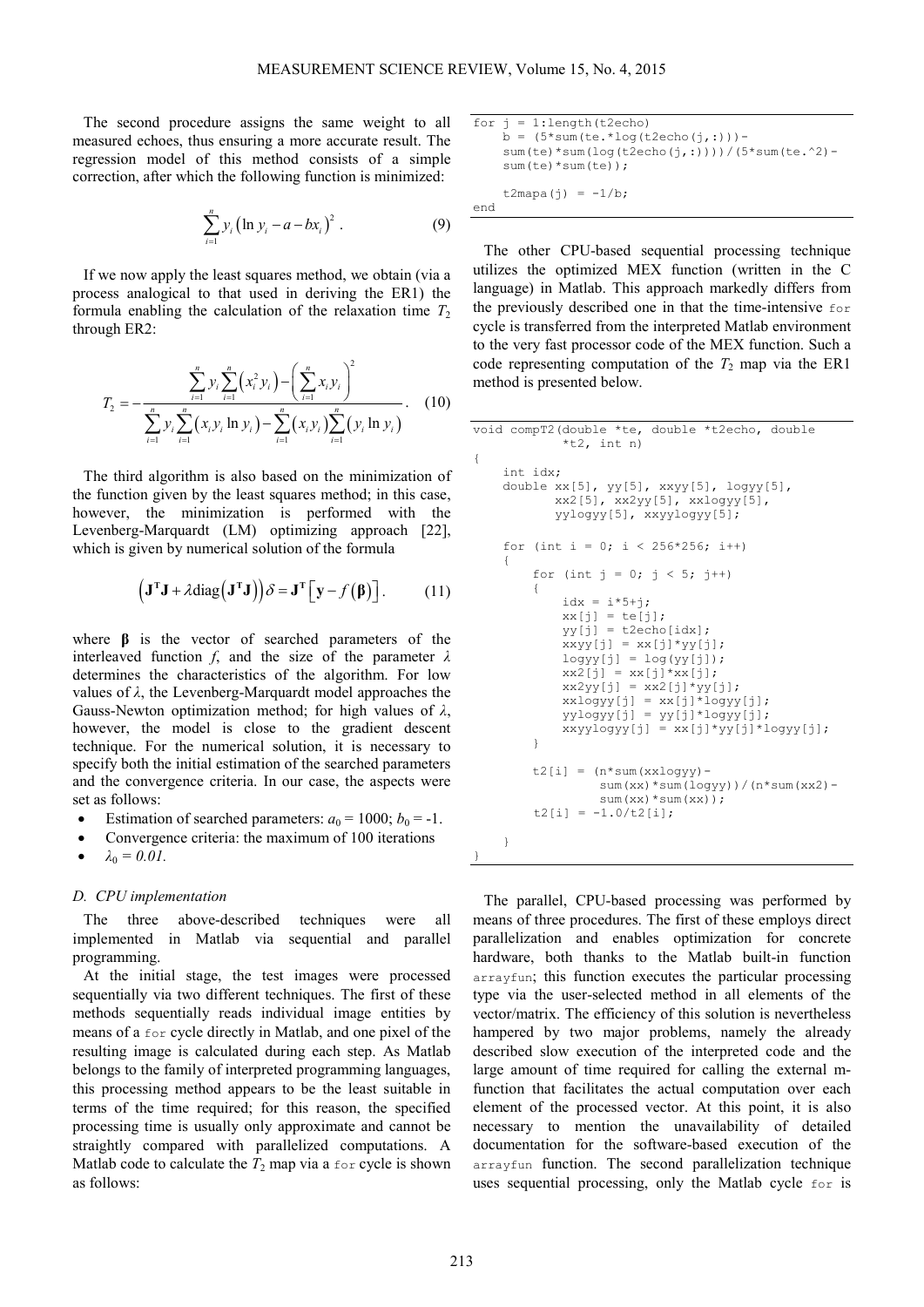substituted by the parallelized cycle parfor with the maximum number of threads (four in this case) allowed by the hardware.

The third approach to parallelized computation via CPUs consists in calling the MEX function, which computes the  $T_2$ map very quickly, using a compiled code written in C++. Here, the actual parallelization is performed through Microsoft tools of the Parallel Patterns Library (PPL), namely using the parallelized cycle parallel for. This cycle operates similarly to its common counterparts, but unlike them it utilizes all processor cores available. A MEX function to reconstruct the  $T_2$  map via the ER1 method is shown in the following section:

```
void compT2(double *te, double *t2echo, double 
             *t2, int n)
{
     parallel_for(0, 256*256, 
                    [&t2, &te, &t2echo, &n](int i)
     {
          int idx;
         double xx[5], yy[5], xxyy[5], logyy[5], 
                 xx2[5], xx2yy[5], xxlogyy[5], 
                 yylogyy[5], xxyylogyy[5];
         for (int j = 0; j < 5; j++)\left\{ \begin{array}{cc} 0 & 0 \\ 0 & 0 \end{array} \right\}idx = i*5+j;
             xx[j] = te[j];yy[j] = t2echo[idx];xxyy[j] = xx[j]*yy[j];logyy[j] = log(yy[j]);xx2[i] = xx[i]*xx[i];xx2yy[j] = xx2[j]*yy[j];xxlogyy[j] = xx[j]*logyy[j]; yylogyy[j] = yy[j]*logyy[j];
             xxyylogyy[j] = xx[j]*yy[j]*logyy[j]; }
         t2[i] = (n * sum(xxlogy) - sum(xx)*sum(logyy))/(n*sum(xx2)- 
                   sum(xx)*sum(xx));
         t2[i] = -1.0/t2[i]; });
}
```
To simplify the implementation of the algorithms in the MEX function, the CPU program was (unlike GPU distributed programs) complemented with the double data type in all real variables.

# *E. GPU implementation*

The parallel computation is invariably performed over only one slice of the three-dimensional image, which exhibits the resolution of 256x256 pixels; this condition corresponds to 65536 threads of the graphics processor. The computation of the three-dimensional  $T_2$  map is then carried out in the serial-parallel manner.

The individual methods were implemented using CUDA cores. An example of the ER1 method implemented to calculate the exponential regression coefficients is shown here:

```
#define tel 5 // 5 echoes 
// auxiliary function 
 device float sum(const float vector[tel])
{ 
     double sum=0; 
    sum+=vector[0];
     sum+=vector[1]; 
     sum+=vector[2]; 
     sum+=vector[3]; 
     sum+=vector[4]; 
     return sum; 
} 
// main CUDA kernel 
__global__ void compT2(float * t2map, 
                       const float * te, 
                       const float * t2echo, 
                       const int t2len) 
{ 
    int idx = threadIdx.x +
               (((gridDim.x * blockIdx.y) + 
               blockIdx.x)*blockDim.x); 
     if (idx < t2len) { 
       float b, xx[tel], yy[tel], xx2[tel], 
              logyy[tel], xxlogyy[tel]; 
       float n = (float)tel;for (int i = 0; i < tel; i++) {
xx[i] = te[i];yy[i] = t2echo[idx+i*65536];
           logyy[i] = log(yy[i]);xx2[i] = xx[i]*xx[i];xxlogyy[i] = xx[i]*logyy[i]; } 
       // compute the exponent T2=-1/b 
       b = (n * sum(xxlogy) - sum(xx) * sum(logyy))n*sum(xx2) - sum(xx)*sum(xx));
       t2map[idx] = -1.0/b; } 
}
```
In order to ensure high efficiency of the parallelized algorithm, we selected the data type float (32 bits) for all significant parameters, mainly because its accuracy is fully sufficient for the given task. From the sum function for the summation of vector elements, the original cycle for was removed over all members and substituted with five-step sum. At such a low number of vector elements, the actual amount of time required for the cycle initialization could manifest itself markedly.

#### 3. RESULTS

The  $T_2$  map computation as performed by the individual algorithms is analyzed considering the factors of processing time and accuracy of the obtained values. Due to marked differences between the sequential and parallel execution of the program, the comparison of the processing times is performed on a three-dimensional image, namely with the resolution of 256x256 and 20 slices. The comparison focused on the accuracy of the obtained values is carried out via the computation and analysis of the differential image and by comparing the computed relaxation times of concrete tissues. The related processing time values are presented in Tables 1.-3. Table 1. compares the CPU-based sequential and the GPU-based parallel processing types. The time values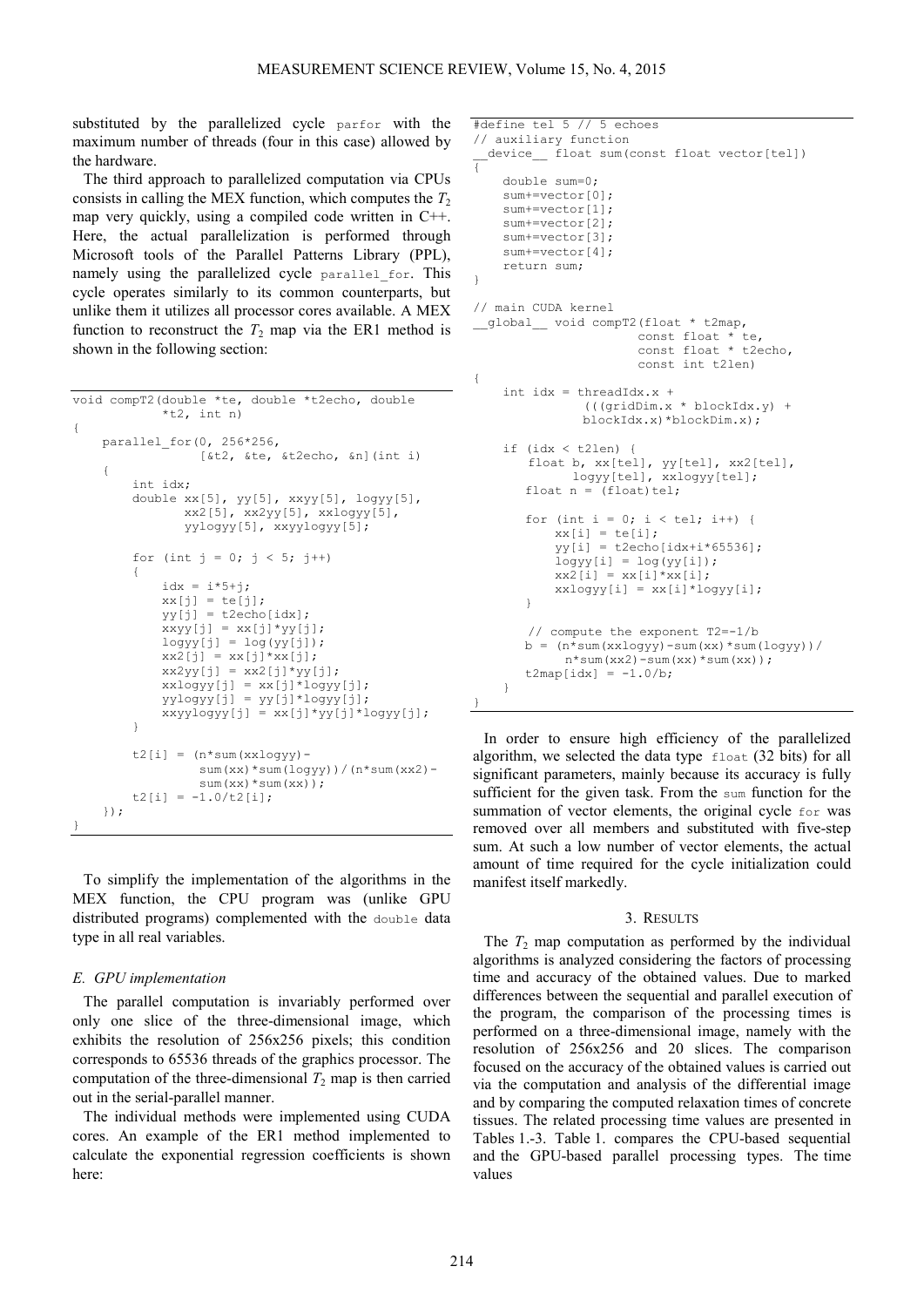related to parallel processing via a graphics card are invariably specified without the time necessary for the image data transfer to the graphics memory; this time was defined separately and corresponds to the value of 1.3 ms per transfer of one MR slice. It appears that, in a simple exponential regression (the ER1 and ER2 methods), the acceleration of algorithm distributions to the GPU is not markedly discernible; the acceleration value is approximately 4.5×, which virtually corresponds to the published achievable values [23]. In the more complex LM method, we can already speak of a three hundred-fold acceleration. But this value can be, on the one hand, misleading due to differences between the applied data types (*float* in the GPU, *double* in the CPU approaches) or because the code was not optimized for the concrete hardware; this latter aspect may include, for example, the SSE vectorization, which is certainly capable of providing a major increase in efficiency. Within the above- described solution, we accentuated fast, clear, and transferable implementation. On the other hand, however, the time required for sequential processing by means of the MEX function roughly corresponds to the processing time achievable with the Marevisi and MRI Processor programs. If we compare (Table 2.) the times necessary for the CPU and GPU-based parallel processing, it becomes obvious that in the simple methods (the ER1 and ER2) we obtain an almost double acceleration with the graphics card distribution. In the LM method, the acceleration is seventyfold in the given case. Here, too, the use of double time consuming data types may be of major importance. Table 3. compares the times required for the CPU-based processing of one and the same image via various sequential and parallel techniques. For example, it is apparent from this comparison that 4-thread parallelization in the MEX function becomes reasonably applicable only with the more complex algorithms (the LM), where the computation is positively accelerated almost four-fold. The simple procedures (the ER1 and ER2), however, are considerably burdened with the time-consuming parallelization control, and thus the parallelization process can be accelerated only twice.

Table 1. The processing times of the sequential (MEX function) and parallel (GPU) computation methods in Matlab.

|                  |                                         | Comp. time                           |
|------------------|-----------------------------------------|--------------------------------------|
|                  | Comp. time                              | 20 slices                            |
|                  | 1 slice                                 | sequential                           |
| Comp.            | sequential (parallel)                   | (parallel)                           |
| ER <sub>1</sub>  | $8.40$ ms $(1.80$ ms $*)$               | $168 \text{ ms } (36 \text{ ms }^*)$ |
| ER <sub>2</sub>  | $8.90 \text{ ms } (1.90 \text{ ms }^*)$ | $178 \text{ ms } (38 \text{ ms }^*)$ |
| LM               | 1.45 s $(4.80 \text{ ms}^*)$            | 29.0 s $(96 \text{ ms}^*)$           |
| Marevisi         | 4.3 s $(n/a)$                           | $\approx$ 86 s (n/a)                 |
| <b>MRI</b> Proc. | 12.0 s(n/a)                             | 240 s $(n/a)$                        |

\*) The processing times without data transmission to the GPU RAM; the transmission time is approximately 1.3 ms/slice.

| Table 2. The processing times of the CPU (MEX function) vs. the |
|-----------------------------------------------------------------|
| GPU parallel computation methods in Matlab.                     |

|                 |                                | Comp. time                          |
|-----------------|--------------------------------|-------------------------------------|
|                 | Comp. time                     | 20 slices                           |
|                 | 1 slice                        | <b>CPU</b>                          |
| Comp.           | CPU (GPU)                      | (GPU)                               |
| ER <sub>1</sub> | 3.65 ms $(1.80 \text{ ms}^*)$  | $73 \text{ ms } (36 \text{ ms }^*)$ |
| ER <sub>2</sub> | 4.20 ms $(1.90 \text{ ms}^*)$  | 84 ms (38 ms *)                     |
| IМ              | 370.8 ms $(4.80 \text{ ms}^*)$ | 7,416 s $(96 \text{ ms}^*)$         |

\*) The processing times without data transmission to the GPU RAM; the transmission time is approximately 1.3 ms/slice.

Table 3. A comparison of the times required to process one slice via various CPU-based techniques.

| Computation                        | ER 1              | ER <sub>2</sub>   | LM       |
|------------------------------------|-------------------|-------------------|----------|
| MEX function,<br>seq. processing   | 8.40 ms           | $8.90$ ms         | $1.45$ s |
| MEX function,<br>par. processing   | $3.65 \text{ ms}$ | $4.20 \text{ ms}$ | 370.8 ms |
| Matlab for cycle                   | 710 ms            | 1.10 s            | $505$ s  |
| Matlab parfor<br>cycle (4 workers) | $225$ ms          | 1.00 s            | 185 s    |
| Matlab arrayfun<br>function        | 1.54 s            | 1.91 s            | 475 s    |



Fig.2. The resulting  $T_2$  map obtained via the Levenberg-Marquardt algorithm (LM).

Fig.2. presents a selected  $T_2$  map in the 9<sup>th</sup> slice (middle position) of the volume from the parallel computation using non-linear regression performed with the Levenberg-Marquardt algorithm. An image obtained using this method is comparable to images acquired by means of professional MR image processing programs. In the following sections of the comparison, the intensities of this image will therefore constitute reference values of the  $T_2$  relaxations.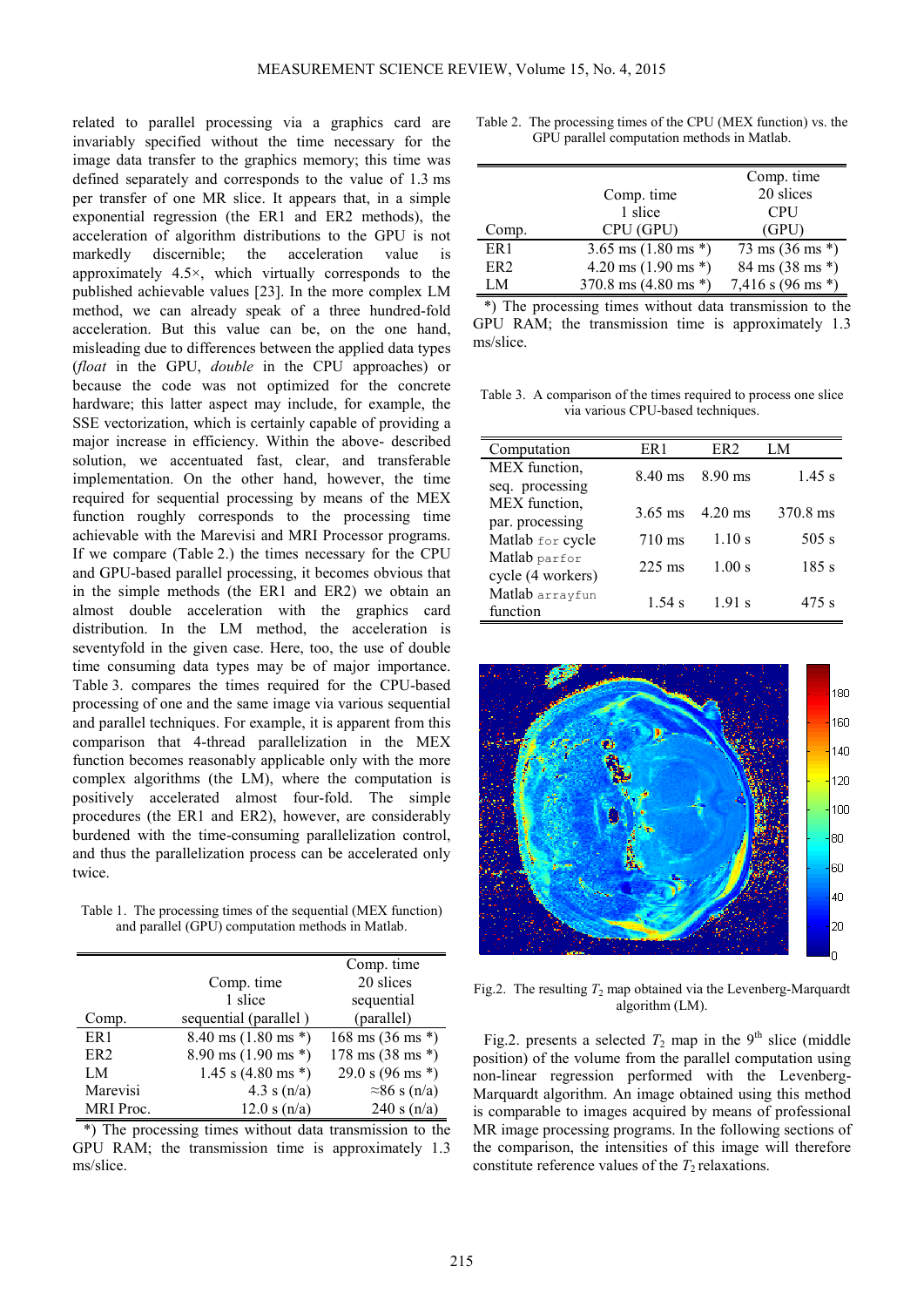Fig.3. and Fig.4. then show the result of the parallel computation carried out with the linear regression technique according to formulas 8 (ER1) and 10 (ER2). The differential image to facilitate comparison of the results is indicated in Fig.5.



Fig.3. The resulting  $T_2$  map acquired with the linear regression method (ER1).



Fig.4. The resulting  $T_2$  map obtained using the modified linear conversion method (ER2).



Fig.5. The differential images: a) LM-ER1; b) LM-ER2.



Fig.6. The ROIs for evaluating the relaxation times of concrete tissues.

Based on subjective evaluation of the images shown in Fig.3. and Fig.4., it is possible to confirm the accuracy of both methods used in the  $T_2$  map computation. An analysis of the map acquired via the ER1 and ER2 methods will indicate a higher sensitivity to noise, which degrades the SE images already at the acquisition stage. This problem, which is visible mainly in the left portion of the image, is caused by weak response of the examined tissues, reflecting the fact that the image was made with a surface coil located on the right-hand side. The correctness of the result can be further demonstrated on the differential image presented in Fig.5. Here, again, a higher error rate can be identified in regions characterized by a lower level of the SE signal. After comparing the differential images presented in Figs.5.a) and b), it is possible to state that the ER1 is a method less accurate and more sensitive to noise than ER2. By comparing the sums of the differential image intensities, namely  $|\sum_{\text{LM-ER}} 1| = 4.3 \cdot 10^5$  and  $|\sum_{\text{LM-ER}} 2| = 2.4 \cdot 10^5$ , we can conclude that the error exhibited by the method ER2 is smaller than that of the technique ER1. The results can be also compared by the calculated relaxation time values in individual tissues. Fig.6. shows the regions of interest in which we evaluated the  $T_2$  relaxation values in images obtained via LM, ER1, and ER2.

Table 4. comprises values from the evaluation of the  $T_2$ relaxation times related to concrete tissues, namely the ROIs shown in Fig.6. The regions are numbered from right to left; the right portion of the image corresponds to the real region where the tomograph sensing coil was located. As indicated in Table 4., the error rate of both ER1 and ER2 increases with the distance between the coil and the evaluation spot. The regions I, II, and III exhibit results comparable to those acquired with all three methods; in the regions IV to VII, major disagreement can be observed between the values of relaxation times computed with the ER1 and ER2 methods and the values obtained with the reference LM.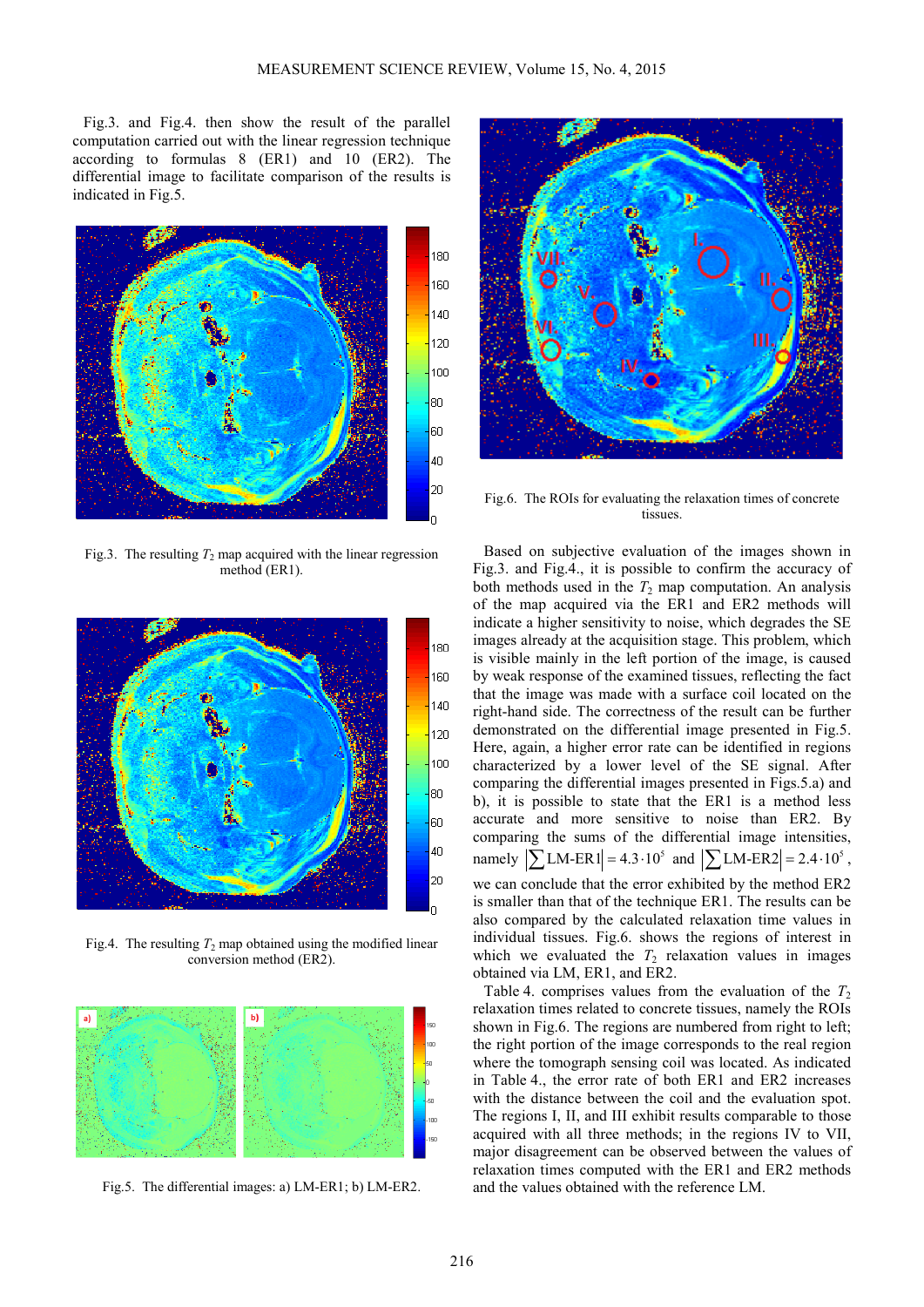Table 4. Evaluation of the  $T_2$  relaxation times in concrete tissues.

| <b>ROI</b> | LM                 | ER <sub>1</sub>    | ER <sub>2</sub>    |
|------------|--------------------|--------------------|--------------------|
| L          | $47.8 \pm 1.9$ ms  | 49.2 $\pm$ 3.2 ms  | $48.2 \pm 2.0$ ms  |
| H          | $49.4 \pm 1.3$ ms  | 49.4 $\pm$ 1.7 ms  | $49.0 \pm 1.5$ ms  |
| III.       | $122.2 \pm 5.7$ ms | $122.7 \pm 2.6$ ms | $120.2 \pm 4.9$ ms |
| IV.        | $18.0 \pm 5.0$ ms  | 53.1 $\pm$ 6.0 ms  | $37.1 \pm 3.2$ ms  |
| V.         | $40.4\pm4.1$ ms    | $58.2 \pm 7.2$ ms  | $51.1 \pm 5.5$ ms  |
| VI         | $77.9 \pm 9.7$ ms  | $85.2 \pm 11.7$ ms | $78.9 \pm 9.5$ ms  |
| VII        | $50.4 \pm 7.1$ ms  | $67.6 \pm 10.1$ ms | $60.4 \pm 8.3$ ms  |

### 4. CONCLUSIONS

The above-presented results point to the benefit of algorithm parallelization to both the reconstruction of  $T_2$ maps and the implementation of such algorithms in a graphics card processor. In this manner, the computation of the  $T_2$  relaxation time maps was significantly accelerated without the processing quality being compromised. We described three reconstruction methods, namely two approaches based on linear regression and one utilizing nonlinear regression. The best results were achieved with the nonlinear solution, which consists of optimizing the exponential function parameters by means of the Levenberg-Marquardt algorithm. Interestingly, the results obtained via this method were identical with those provided by regularly accessible software tools for the processing of data from MR tomographs (*MRI Processor*, *Marevisi*). These programs also utilize the regression approach employing the Levenberg-Marquardt optimization, and thus agreement between the results was the precondition for correct implementation. A comparison of the processing times required to compute the applied image (256x256x20 pixels) will indicate a major decrease in the length of the execution period, and we then have the following values: *Marevisi* approximately 1.5 min.; *MRI Processor* - 4 min.; GPU acceleration – 96 ms. It is therefore possible to conclude that a graphics processor will proceed 900 to 2500 times faster than regularly available software packages; if we compared the processing times characterizing the linear regression methods, the eventual processing pace would be even higher. However, such comparison is rather misleading because the linear regression methods may exhibit a significant failure rate in the reconstruction of  $T_2$  maps. This fact was verified by comparing the processing results acquired with LM, ER1, and ER2. The ER1 method, which principally does not assign the same weight to all regression points, exhibited an error rate higher than that of the ER2 approach, which solves the given problem. In both these cases, however, a comparison of the reconstruction results or an analysis of the differential images has shown that the linear regression methods, in which the exponential regression problem is converted to the optimization of the linear model, are not suitable for the reconstruction of relaxation times. This is further proved by the results obtained from an analysis of the differential images, where the sum of intensities of the individual pixels is  $4.3 \cdot 10^5$  in ER1 and  $2.4 \cdot 10^5$  in ER2. A higher value points to a more prominent difference between the result of the given method

and the results provided by the reference technique LM. The reconstruction error can be demonstrated in the relaxation times of individual tissues, especially in spots more distant from the measuring surface coil. In regions marked as IV, V, and VII, the error of  $T_2$  reconstruction is expressed in tens to hundreds of percent, and we can therefore conclude that the simple linear regression methods ER1 and ER2 are not applicable for the reconstruction of maps from weak, noisecontaining signals.

To provide a well-balanced comparison of the processing times, we included several types of implementation related to both the sequential and the parallelized techniques. Within this context, the easiest procedure appears to consist of comparing the processing speed of MEX functions programmed in the C language with the speed of graphics card-distributed computations. If we compare the purely sequential (pixel-by-pixel), CPU-based  $T_2$  map computation using the MEX function with the GPU-based processing, we obtain the speed acceleration values of 4.6 $\times$ , 4.7 $\times$ , or 300 $\times$ in the ER1, ER2 methods (the LM). However, it appears more accurate and balanced to observe the CPU-based parallelized computation vs. the GPU-based process using the MEX function, where the achieved acceleration equals 2×, 2.2×, and 77×. As pointed out above, the large increase in the LM method reflects the fact that the possibilities of the code optimization for the concrete CPU were exploited only partially. Assuming the values in Table 1., it is nevertheless possible to claim that although the reconstruction of MRI  $T_2$  maps can be considered a timeconsuming task within image processing, currently available tools (Marevisi, MRI Processor) do not employ any largescale optimization of the CPU code and are markedly slower than the analyzed implementation.

#### ACKNOWLEDGMENT

This work was supported in part by the Grant GAČR 102/12/1104 and by the project CZ.1.07/2.3.00/30.0039 of Brno University of Technology.

# **REFERENCES**

- [1] Dvořák, P., Bartušek, K., Smékal, Z. (2014). Unsupervised pathological area extraction using 3D T2 and FLAIR MR images. *Measurement Science Review*, 14 (2), 357-364.
- [2] Mikulka, J., Burget, R., Říha, K., Gescheidtová, E. (2013). Segmentation of brain tumor parts in magnetic resonance images. In *36th International Conference on Telecommunications and Signal Processing*, 2-4 July 2013. IEEE, 565-568.
- [3] Hnilicová, P., Bittšanský, M., Dobrota, D. (2014). Optimization of brain T2 mapping using standard CPMG sequence in a clinical scanner. *Measurement Science Review*, 14 (2), 117-125.
- [4] Hahn, E. (1950) Spin echoes. *Physical Review*, 80 (4), 580-594.
- [5] Jiménez, J., Ruiz de Miras, J. (2012). Fast boxcounting algorithm on GPU. *Computer Methods and Programs in Biomedicine*, 108 (3), 1229-1242.